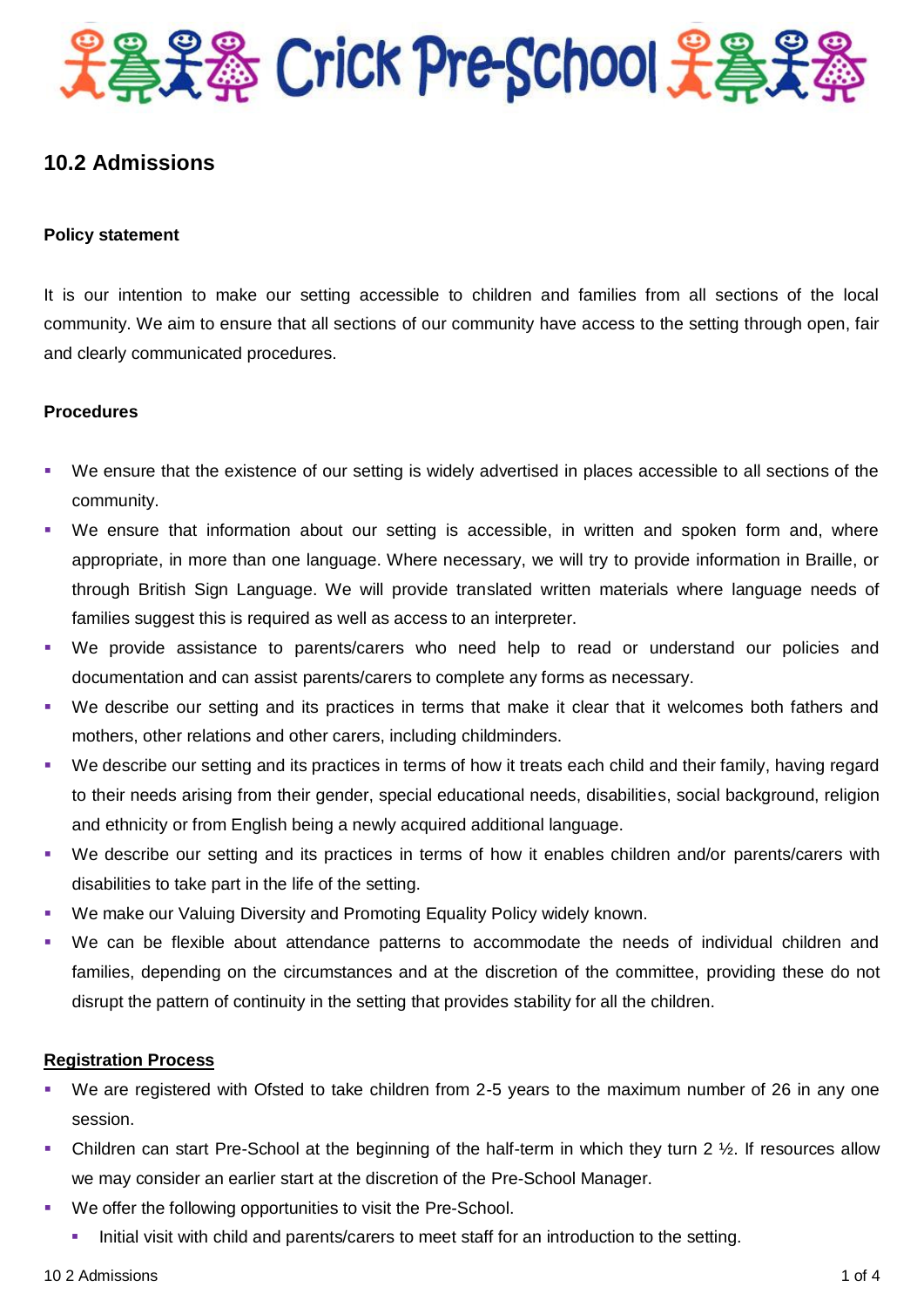

- A free 2 hour session (the time of which is at the staff's discretion).
- After these visits, we require a firm commitment to a start date and the sessions required (via receipt of the registration and booking forms and a refundable deposit\* (where applicable – see 10.1 Charging Policy)) before a free 2 hour settling in session (the time of which is at the staff's discretion) can be arranged. We have an expectation that the parent, carer or close relative, will stay for some of this session, gradually taking time away from their child.
- Registration and booking forms can be obtained from the Pre-School via staff, email, telephone or postal request
- Sessions are requested by parents/carers on registration by filling out the Booking Form (subject to availability) and confirmed as booked in the registration letter issued by Pre-School on receipt of the Registration and Booking Forms and refundable deposit\* (where applicable – see 10.1 Charging Policy).
- We require all children to attend a minimum of two sessions each week. This helps children to settle into Pre-School, build secure relationships with their key worker and the staff team and to feel more integrated in the group. This will also help their key worker to gain a more accurate understanding of the children's development.
- We can only accommodate a maximum of four 2 year olds in each session. See page 3 for oversubscription criteria for the 2 year old waiting list.
- Spaces are allocated on a first come, first served basis (based on receipt of the registration and booking forms and refundable deposit\* (where applicable – see 10.1 Charging Policy) or receipt of a written request for an increase or change of sessions received from children already attending Pre-School, **as long as contact has been made with Pre-School regarding availability, see process below. Any forms received without contact with Pre-School regarding availability will enter the queue system from the time they were received**) until all spaces are filled. This includes applications for children accessing sessions funded by Funded Early Education and Childcare for 2, 3 and 4 year olds.
	- In order to be transparent about our session availability and fair to all parents/carers enquiring, we run a queue system to hold availability for parents/carers for at least 48 hours, allowing them time to make a decision without the availability changing.
	- Enquiries (whether verbally or by email or by an existing or new parent/carer) are dealt with on a first come, first served basis (based on the time the enquiry was received).
	- The current availability is given to the parents/carers and held for at least 48 hours (the period of time is at the discretion of the Pre-School and may be based on operational issues). If the parents/carers wish to book sessions for their child, they have to return the booking form (email is fine) and pay the refundable deposit\* if applicable by the deadline stated. Hard copies of the signed booking and registration forms must be returned to Pre-School as soon as possible or as requested. After the deadline has passed, the availability is offered to the next parent/carer is the queue.
	- Parents/carers are told what position they occupy in the queue when they enquire and the latest date by which they will receive the availability.
	- Parents/carers can rejoin the queue system at any point after original deadlines have passed.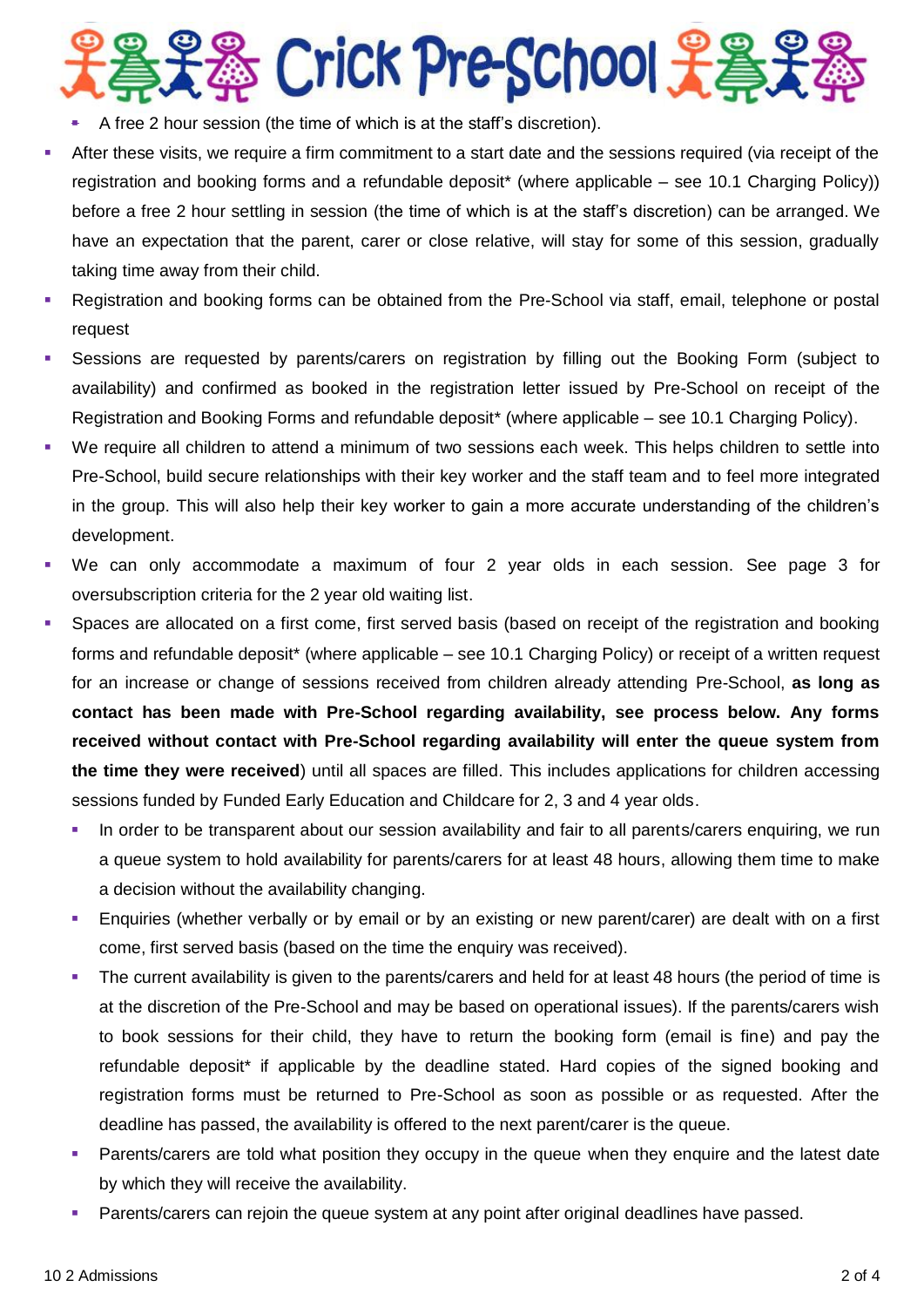

- In order to guarantee a child's start date the registration and booking forms need to be received at Pre-School at least 4 weeks before the required start date so we can deal with any staffing implications. We will however try to accommodate a start date, sooner if possible.
- We ask parents/carers (whose child has yet to start Pre-School) to notify the Pre-School if they no longer need the sessions that they requested. If a deposit was paid this is not refunded.
- Children already attending the setting can increase or change their sessions as required (giving due notice – see 10.1 Charging Policy) and subject to availability.
- If a parent/carer (new or existing) has made a request for sessions that are already full then a waiting list is kept or the Pre-School will offer sessions to the family where we can accommodate their child.

## **Oversubscription criteria for waiting lists**

In the event that the Pre-School has reached the maximum allocated number of children per session (including for 2 year olds due to the limit of 4 per session), then the Pre-School would need to refer to and apply their oversubscription criteria.

The Pre-School receives applications throughout the year for children to start attending the Pre-School at staggered start dates. This can be the result of date of birth, Funded Early Education and Childcare for 2, 3 and 4 year olds allocated each term and parents/carers' choice. A waiting list is created if a parent/carer needs specific days and sessions. If a place becomes available as a result of a child changing the sessions booked, turning 3 years old (in the case of the 2 year old waiting list) or leaving the setting, those available sessions can be given to a child who already attends the Pre-School however this will still be subject to the waiting list and the oversubscription criteria.

Parents/carers will be notified that the Pre-School is full for the sessions that the family has requested. They will have two options; to either be placed on a waiting list in accordance with our over subscription criteria, or, change their requested hours to those that that are available within the Pre-School opening hours (the option to go on the waiting list for the original requested sessions remains).

- Waiting lists will be created for each academic year, as necessary on a first come, first served basis in order of date of registration form received or receipt of increase/change of session request.
- If required to do so the Pre-School reserves the right to implement or enforce further criteria e.g. vicinity of the home to the setting.
- Crick Pre-School's decision is final.

*\* A deposit cannot be charged for children only accessing* Funded Early Education and Childcare for 2, 3 and 4 year olds *sessions.*